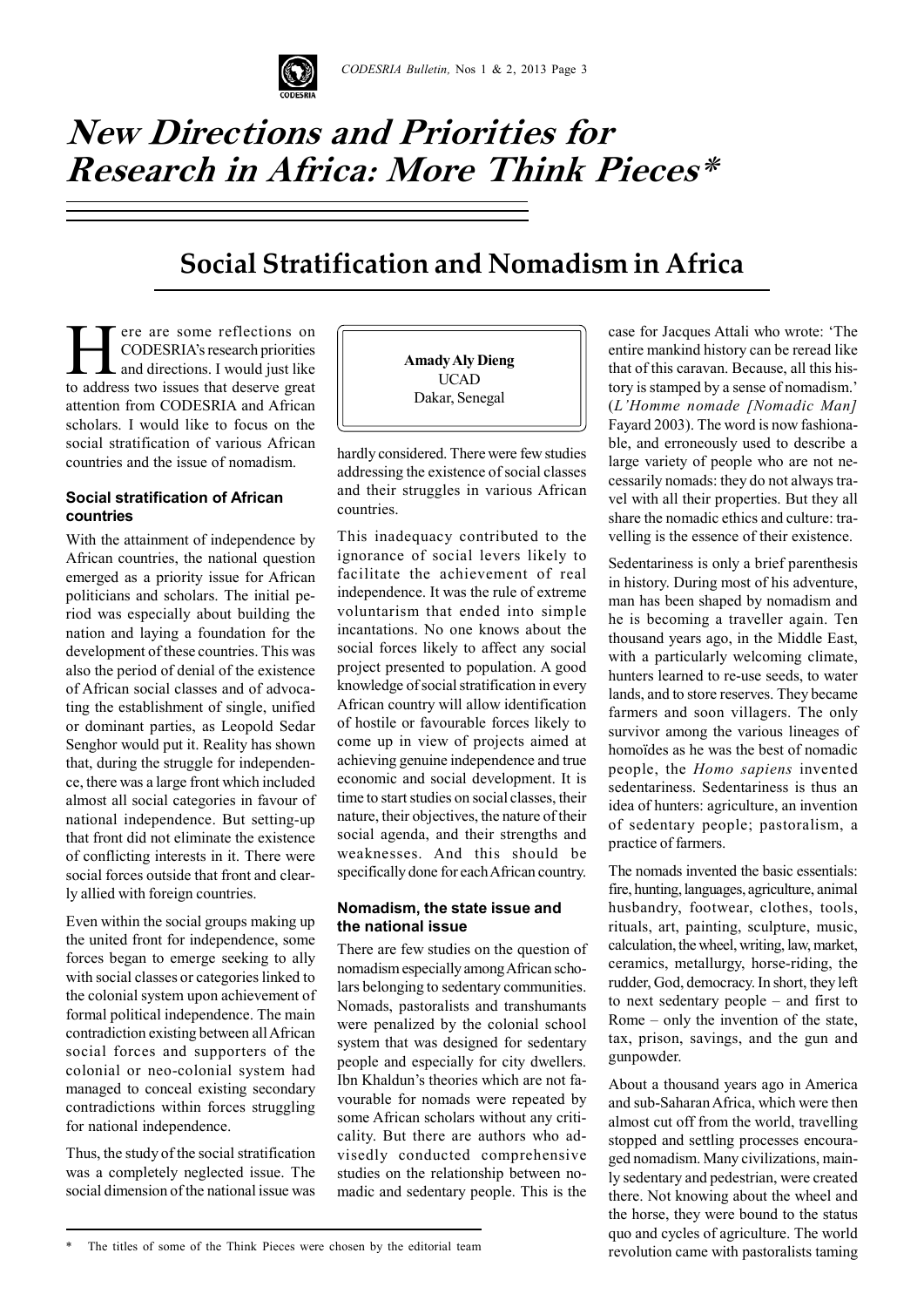animals capable of carrying heavy loads, pulling carts and carrying armed people. For the first time, man could travel faster than his steps; carry more than he could. Progress was once more the prerogative of nomadic people. Henceforth, crossing Eurasia, Africa or America was no longer measured in terms of lifetime, but in years, and soon in months.

The isolation of sub-Saharan Africa is just as deep as that of America. Bushmen were dominant there, by 8,000 BC. Xan is the name that was much later given to them by Hottentots who, themselves, appeared around 1,000 BC. The Xan call themselves Khoi-khoi ('men of men') and from them descended the Twa of Rwanda. Further north, on the edge of the Sahara, settled Bantu peoples ('men') including the Hutu. Other peoples came from Nubia, fleeing the desertification of the Sahara, such as the Tutsi who arrived in the Great Lakes region 3,500 years ago. We know little about their evolution. Until the development, from the sixth century, of the first city-states of nomadic origin; the Berber kingdom of Aoudaghost, the current Mauritania; the Tukulor kingdom of Tekrur, on the Senegal River; the Mandingo kingdom in Niger; the Songhai kingdom near Gao and the Mossi kingdom between Senegal and Niger. Then the kingdom of Ouagadougou, becoming later the Ghana Empire, was overthrown in 1077 by the Almoravid, nomadic Berbers. Because of lack technical equipment, Africa and America were thus confined to a very inventive sedentary agricultural or primitive nomadism. For 1,500 more years, everything would be settled on the other side of the Pacific and the Atlantic, and around the Mediterranean.

From the seventeenth century, merchants increasingly needed space to sell their goods, and therefore safer roads; so it was all about helping workers to move and not using the labour force of those who were moving. The first globalization was approaching; and the first global merchant nomadism was beginning. In sub-Saharan Africa, the very last nomadic tribes of the continent were dying (Dinka, Fulani, Masai, Somali, Nuer, etc.).

### **The controversy between Cheikh Anta Diop and Jean Suret-Canale**

#### Cheikh Anta Diop

Nomads have been ignored by historians who are usually sons of sedentary people, as pointed out by Gilles Deleuze and Felix Guattari: 'History is written, but it has always been written from the perspective of sedentary people and on behalf of a state apparatus. Nomadism has never been understood by history.' It is important and interesting that African researchers should address the controversy between Cheikh Anta Diop and Jean Suret-Canale.

In his main thesis *Pre-colonial Black Africa (*1960: 166) Cheikh Anta Diop argues that the relative hatred that existed at a time between semi-nomadic Fulani and their sedentary neighbours can be explained by their different ways of life. It is very common seeing the Fulani taking advantage of the lack of farm watching to let their herds graze there. This is allegedly the origin of the evil, because this fact is all but fortuitous, one cannot overstate its importance. 'But the idea of Fulani hegemony in West Africa is a legend; it is not consistent with documents,' Cheikh Anta Diop wrote. He builds on the *Tarih el Fittah* by Kati, translated by Houdas and Delafosse in Paris in 1913, and on *Tarih es Soudan* by Sadi, translated by Houdas in Paris in 1900. Sonni Ali made several expeditions against the Fulani; he virtually destroyed the Sangare (San-Ka-Re) clan to such an extent that survivors could gather in the shade of a single tree.

Following one of those expeditions, Sonni Ali distributed several Fulani women captives as 'concubines' to some scholars in Timbuktu who were friends. Sadi confirmed that one of them was his grandmother. Can Sonni Ali's simple statements serve as irrefutable evidence? There, is a lack of source criticism to which professional historians attach great importance. Cheikh Anta Diop argues that the idea that the nomadic Fulani were feared in precolonial black Africa is not also based on facts. It stems from an *a priori* perspective which aimed at justifying pastoral life at all costs, for reasons that are peculiar to authors. It would have been interesting to know such authors.

Cheikh Anta Diop calls for the testimony of Sadi. The latter emphasizes the insignificance of the material and social force of nomadic people who, due to the fact that they move all the time, do not have the possibility or the ability to accumulate power which is dangerous for sedentary people. This point of view does not seem very strong to us and is worth discussing.

#### Jean Suret-Canale

Let us now turn to Jean Suret-Canale's essay on the social and historical significance of Fulani hegemonies (XVII - XIX centuries. The original version of this paper was published in German in Berlin, in Akademie Verlag in 1960. Jean Suret-Canale attempted to identify the historical significance of the Fulani hegemony; the hegemony of the Denianke who were in power until 1776, the settlement of the Fulani in Macina in the early fifteenth century, the revolution that made Fouta Djallon an aristocratic, military and theocratic state, the constitution of the empire of scholar Ousmane dan Fodio.

Cheikh Anta Diop read the last two publications of Suret-Canale: 'Traditional societies in tropical Africa and the concept of the Asian mode of production' in *La Pensée* n° 117 published in October 1964, and 'Essay on the social and historical significance of Fulani Hegemonies (XVIIth-XIXth centuries), 1964' published in Cahiers du C.E.R.M. He simply wrote: 'I do not want to say anything. I would fear being too critical.'(*Antériorité des civilisations nègres. Mythe ou vérité ?[Anteriority of Negro Civilizations. Myth or Reality?]* Presence Africaine, 1964). It is unfortunate that Cheikh Anta Diop remained silent on this critical issue. Jean Suret-Canale addressed the ethnic origin and ethnic characteristics of the Fulani. They are a special race (or racial type). He decided not to speak any more in terms of 'race' and 'racial' to describe those physical types, moreover impossible to define rigorously. The progress in biology in recent years has finally proclaimed the inappropriateness of the term 'human races.'

It is worth noting that Cheikh Anta Diop spoke in 1948 in an article published in the journal *Presence Africaine* of the Valaf race. The term race was used by colonial authorities in place of ethnicity. The scattering of the Fulani is explained by their economic specialization. They are (or were originally) pastoralists, cattle breeders. The area that is best suited to their activity and that is the focus of their settlement is the Sahel. They may face competition from Saharan pastoralists (the Moor and Tuareg).

In the case of West Africa, conflicts between pastoralists and nomads which exist in the world may have an ethnic character. Here, specialization in pastoral